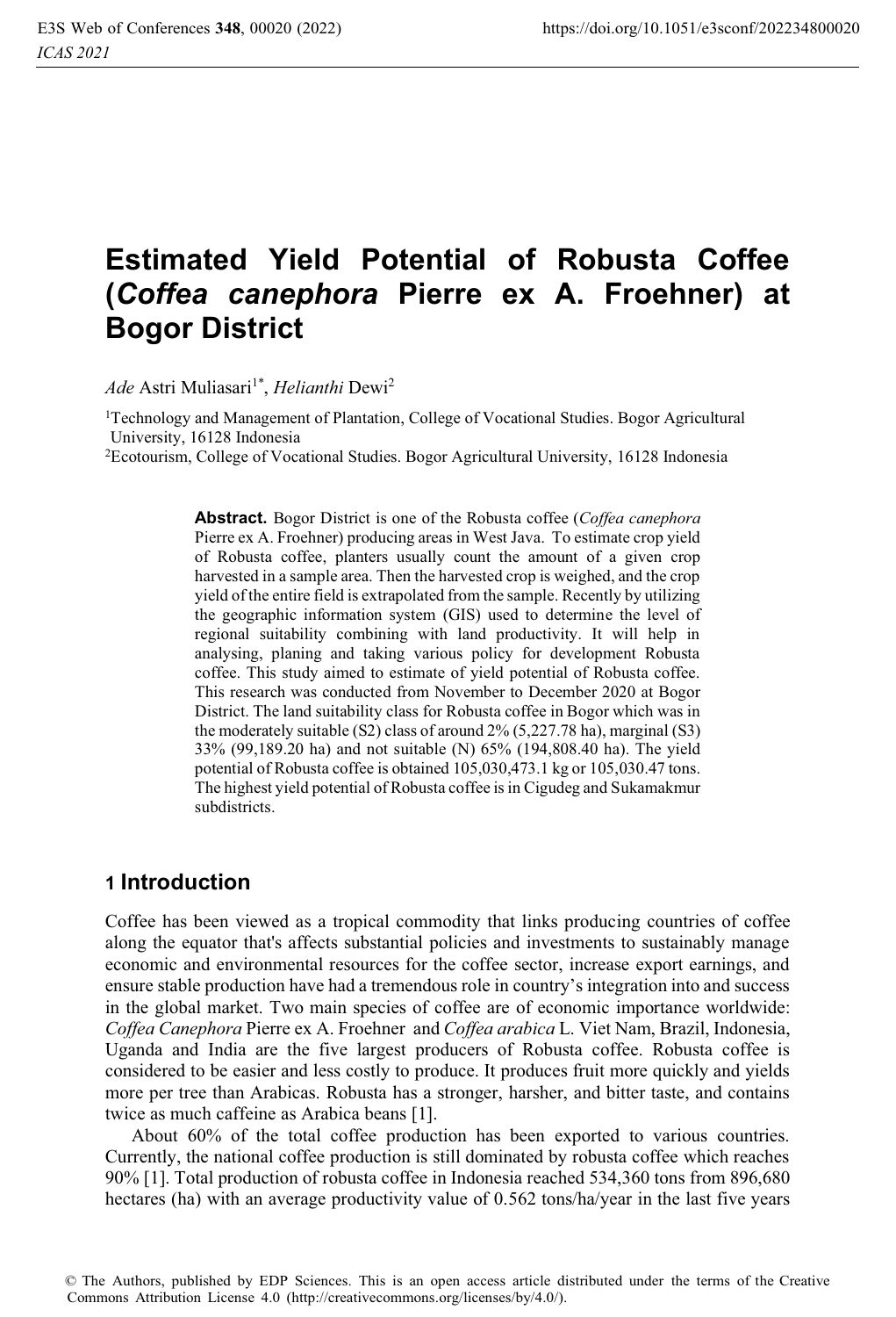[2]. In many tropical and subtropical regions, climate change is fast becoming an environmental disaster for farmers, with decreased water availability, new or altered insect and pest pressures, and increased risks of extreme events threatening crop yields and farmer livelihoods [3].

 Bogor district is one of the Robusta coffee producing areas in West Java Province, Indonesia. The area of coffee plantations continued to increase to 6,407.70 ha in 2019. Currently, the area of Robusta coffee reaches 5,833.70 ha with produce 3,698,381.19 kg coffee beans. Areas of Robusta coffee are located in Sukamakmur, Tanjungsari, Cariu, Tenjolaya, Babakan Madang, Cigudeg, Jasinga, Pamijahan [4].

Estimated of crop yield is important for planing and taking various policy decisions. To estimate crop yield of Robusta coffee, planters usually count the amount of a given crop harvested in a sample area. Then the harvested crop is weighed, and the crop yield of the entire field is extrapolated from the sample. Generally, use the conventional technique of data collection for crop monitoring and yield estimated based on ground-based visits and report. Recently by utilizing the geographic information system (GIS) used to determine the level of regional suitability combining with land productivity. It will help in analysing, planing and taking various policy for development Robusta coffee. This study aimed to estimated yield potential of Robusta coffee based on potential land and productivity of Robusta coffee.

### **2 Materials and Method**

The research was held from July to December 2020 at Bogor, West Java. This research was conducted based on Digital Elevation Model (DEM), agroclimate, soil physical/chemical properties, land use and socioeconomics parameter such as protected area, lake, road, river by utilizing GIS. The input data is processed using an interpolation and classification process based on the land suitability criteria of each parameter (Table 1) [5]. Overlays are maps of various themes that can be overlapped to produce new mapping units with new information [6].

After obtaining land suitability, then the appropriate land potential, the next step is to combine it with land productivity data so as to produce an estimate of the potential yield of Robusta coffee. Figure 1 is the flowchart illustrating and procedure for the data analysis land suitability of Robusta coffee. Figure 2. Flowchart and procedure for estimated yield potential of Robusta coffee.

| Tuble 1. Eand sundomly chass chilena for recousin correct |                        |               |                           |                     |
|-----------------------------------------------------------|------------------------|---------------|---------------------------|---------------------|
| Land characteristics                                      | Land Suitability Class |               |                           |                     |
|                                                           | Very suitable<br>(S1)  | Suitable (S2) | Marginal<br>suitable (S3) | Not Suitable<br>(N) |
| Agroclimate                                               |                        |               |                           |                     |
| Rainfall (mm)                                             | 1,500-2,000            | 2,000-2,500   | 2,000-3,000               | < 1.000 > 3.000     |
| Dry month $(< 60$                                         |                        |               |                           |                     |
| mm/month)                                                 | $2 - 3$                | $3-4$         | $4 - 5$ 1-2               | <1>5                |
| Altitude (m above sea<br>level)                           | 300-500                | 500-600       | 600-700                   | > 700               |
| Slope $(\% )$                                             | $0 - 8$                | $8 - 25$      | 25-45                     | >45                 |
| Soil Physical<br>properties                               |                        |               |                           |                     |
| Effective depth (cm)                                      | >150                   | 100-150       | 60-100                    | < 60                |

**Table 1**. Land suitability class criteria for Robusta coffee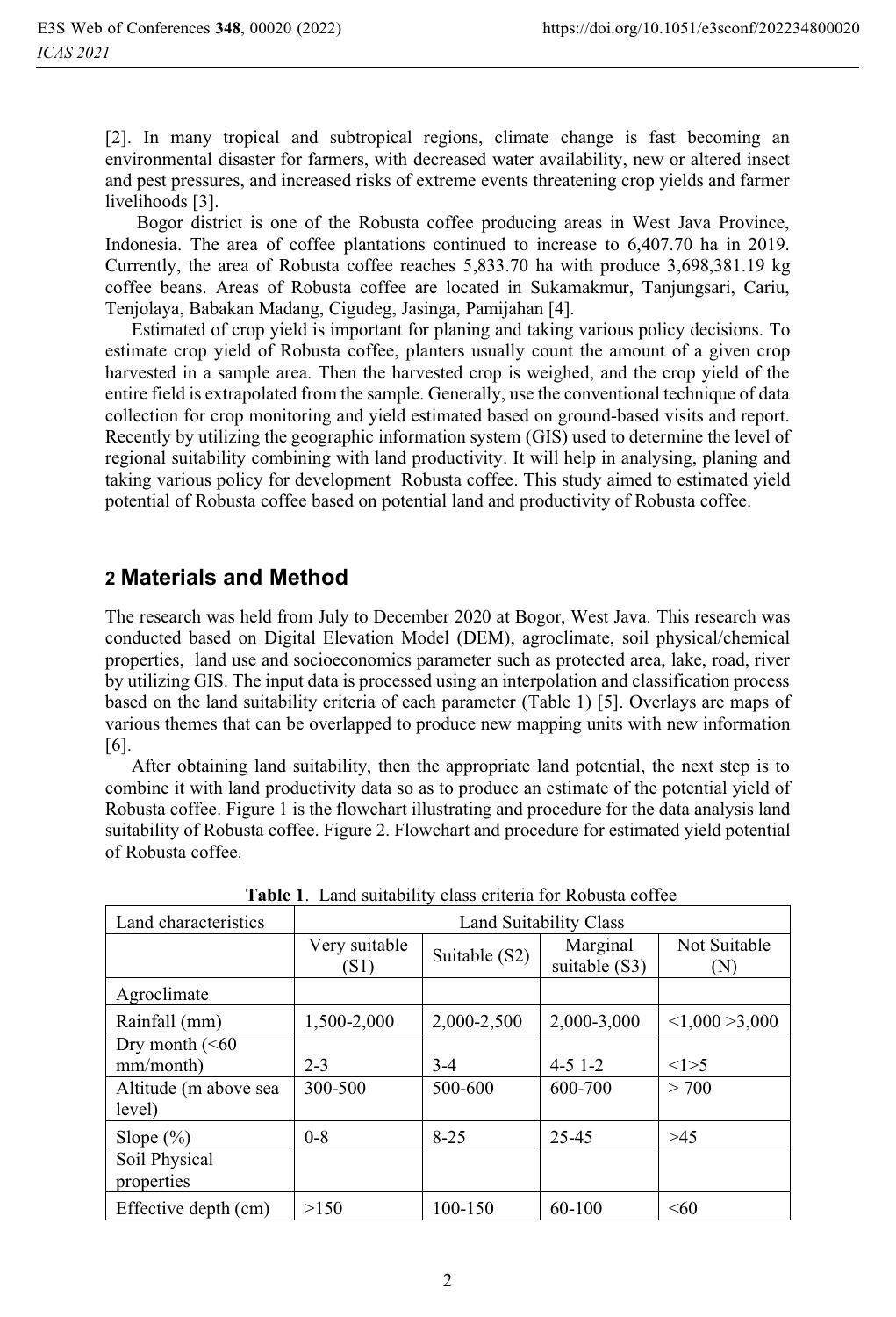| soil texture                | sandy loam   | loamy sandy                | clay                                                                 | sand                                              |
|-----------------------------|--------------|----------------------------|----------------------------------------------------------------------|---------------------------------------------------|
| Drainage                    | well drained | moderately<br>well drained | somewhat<br>poorly<br>drained,<br>somewhat<br>excessively<br>drained | very poorly<br>drained,<br>excessively<br>drained |
| Soil Chemical<br>properties |              |                            |                                                                      |                                                   |
| pH                          | $5.5 - 6.0$  | $6.1 - 7.0$                | $7.1 - 8.0$                                                          | >8                                                |
| $CEC$ (me/100 g)            | >15          | $10 - 15$                  | $5-10$                                                               | $\leq$ 5                                          |
| Base Saturation $(\% )$     | >35          | 20-35                      | <20                                                                  |                                                   |



**Fig. 1**. Flowchart for the study method and data analysis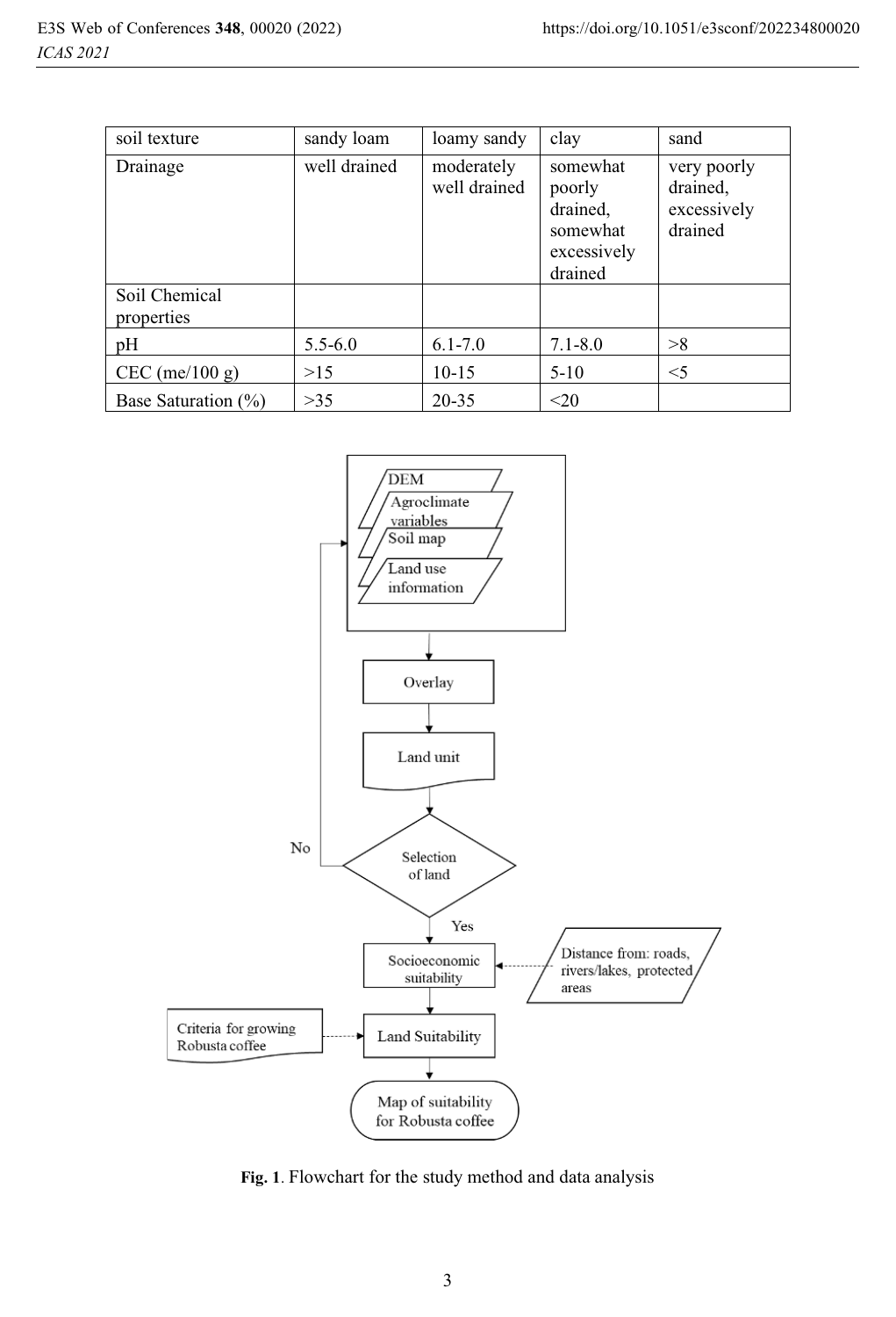

**Fig. 2**. Flowchart of estimated yield potential of Robusta coffee

# **3 Results and discussions**

The area of land suitability class for Robusta coffee which was based on each parameter (agroclimate, soil physical and chemical properties) is presented in Table 2. The suitability class for Robusta coffee in Bogor which was in the moderately suitable (S2) class of around 2% (5 227.78 ha), marginal (S3) 33% (99 189.20 ha) and not suitable (N) 65% (194 808.40 ha) is shown in Figure 3.

| <b>Table 2.</b> The suitability of land in area (Ha) based on the category of very suitable (S1), |
|---------------------------------------------------------------------------------------------------|
| quite suitable $(S2)$ , marginal $(S3)$ , and not suitable $(N)$ for each parameter of            |
| Robusta coffee in Bogor                                                                           |

| Parameter                         | Land Area Suitability Class (Ha) |                |                |           |  |
|-----------------------------------|----------------------------------|----------------|----------------|-----------|--|
|                                   | S1                               | S <sub>2</sub> | S <sub>3</sub> | N         |  |
| Rainfall (mm/year)                | 8,466.18                         | 94,017.16      | 99,465.85      | 97,276.22 |  |
| Dry Month (mm/month)              | 97,760.18                        | 111,592.64     | 77,703.10      | 12,169.49 |  |
| Altitude (meters above sea level) | 48,608.30                        | 111,296.86     | 80.314.49      | 59,005.77 |  |
| Slope $(\%)$                      | 105,120.00                       | 106,266.57     | 53,763.79      | 34,075.05 |  |
| Effective depth (cm)              | 114,129.59                       | 137,250.63     | 46,900.03      | 945.17    |  |
| Soil texture                      | 51,212.78                        | 173,578.10     | 64, 347. 20    | 10,087.33 |  |
| Drainage                          | 264,649.90                       | 4,984.59       | 19,505.08      | 10,085.84 |  |
| pΗ                                | 125,087.21                       | 18,484.69      | 154,708.34     | 945.17    |  |
| Base Saturation (%)               | 201,220.51                       | 97,059.73      | 0.00           | 945.17    |  |
| $CEC$ (me/100 g)                  | 187,513.12                       | 110,767.13     | 0.00           | 945.17    |  |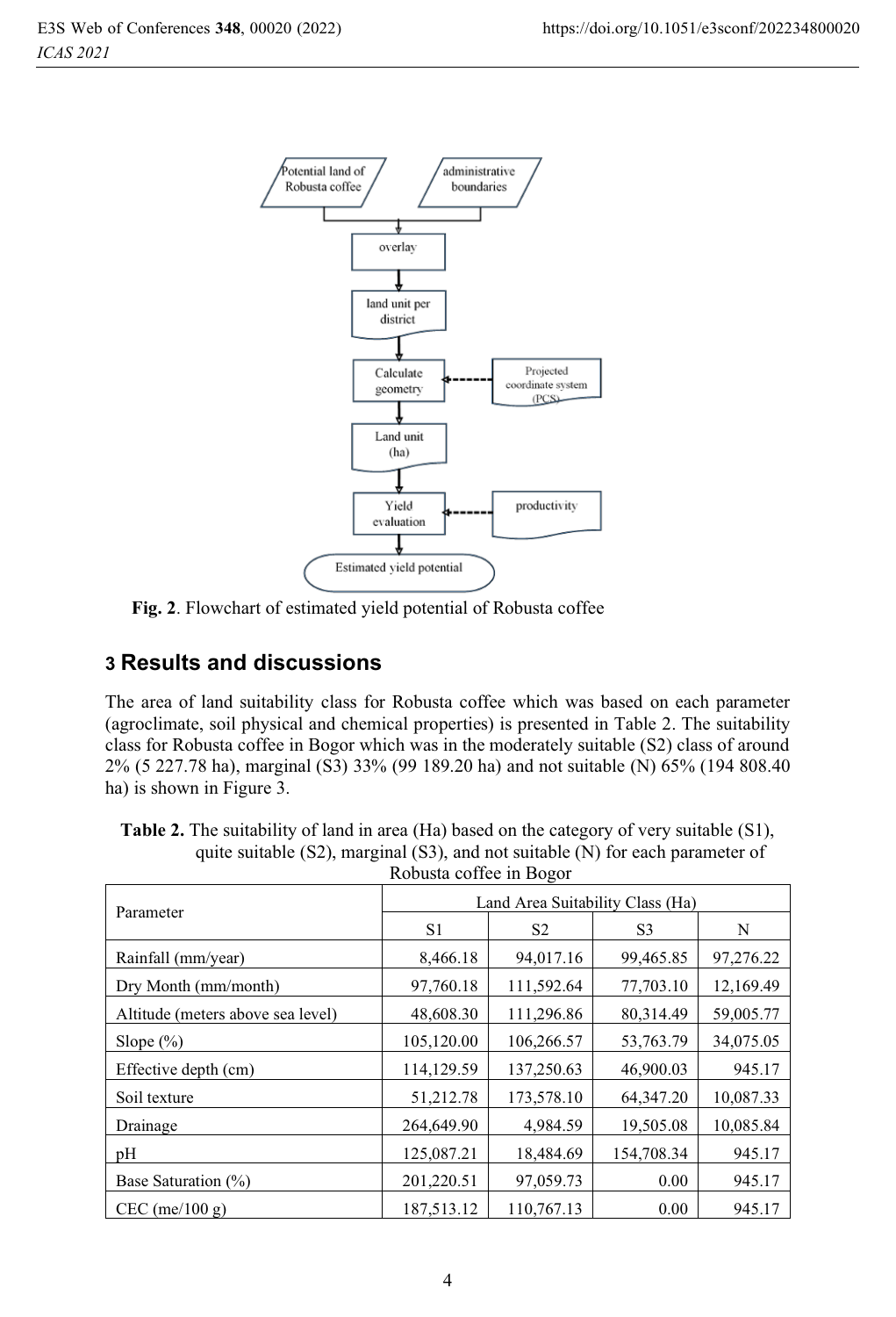Climate is a key determinant of successful coffee production. Rainfall and dry months data in the study area were based on agroclimatic variables required criteria for Robusta coffee. The average rainfall in Bogor district ranging from 232-517 mm/month, so it was considered the rainy season, with the highest peak of rain was in April. Meanwhile, the lowest average rainfall happened in June-September, which reached 32.6-99.5 mm/month, with the lowest rainfall occurring in July. Various coffee bean characteristic subcomponents (e.g. insect damage and mouldy beans) and different bean sizes were also examined and were affected by a range of rainfall and temperature predictors across the flowering, growing and harvest seasons [7].

Indonesia especially bogor district is subject to high variability in rainfall, like Vietnam with droughts and floods common and anticipated to intensify under climate change [8]. Climatic conditions that reduce coffee bean profitability (e.g. because of increased defects) has widespread and high cumulative impacts. The average dry month ranging 1-6 month, its can be affects the process of primordial flower formation, initiation of flowering, pollination, and fertilization [9]. During the flowering process, coffee requires a dry month for the success of the pollination process so that it can produce fruit. If rain drops during the pollination period, usually the pollen will clump, and the flowers will be damaged so that pollination will not occur or fail to become fruit.

Robusta coffee is grown between 300-700 m above sea level. Altitude, a known surrogate variable for temperature, is the main driver of the epidemics of coffee leaf rust (CLR) diseases. Incidence and severity were highest in the lowland fields than highland, where poorly managed plantations of local varieties which are grown under the open sun were also more dominant. CLR intensity decreased with the increase in altitude at the highlands, where well-managed and improved varieties are grown under the shade [10]. The elevation a coffee is grown at directly affects the physical characteristics of the beans [11].

The parameters of the observed physical properties of the soil included effective depth, soil texture, and drainage speed. Soil texture was determined by the size of the soil particles represented by the percentage of sand, silt, and clay in the soil [12]. The texture was the relative ratio between the fractions of sand, silt, and clay, i.e., soil particles which effective diameter was 2 mm. This parameter was one of the most essential soil characteristics that affected soil moisture, drainage, infiltration, and retention of nutrient and water capacity [13].

The land suitability class was the S2 class which the highest limiting factor was rainfall and drainage speed parameter. The area for this suitability is 5,227.78 ha for the S2 class, 99,189.20 ha for the S3 class and 194,808.40 ha for not suitable (Fig. 3). The highlands areas are not recommended for Robusta coffee growing.



**Fig. 3**. Proportion of land suitability class for Robusta coffee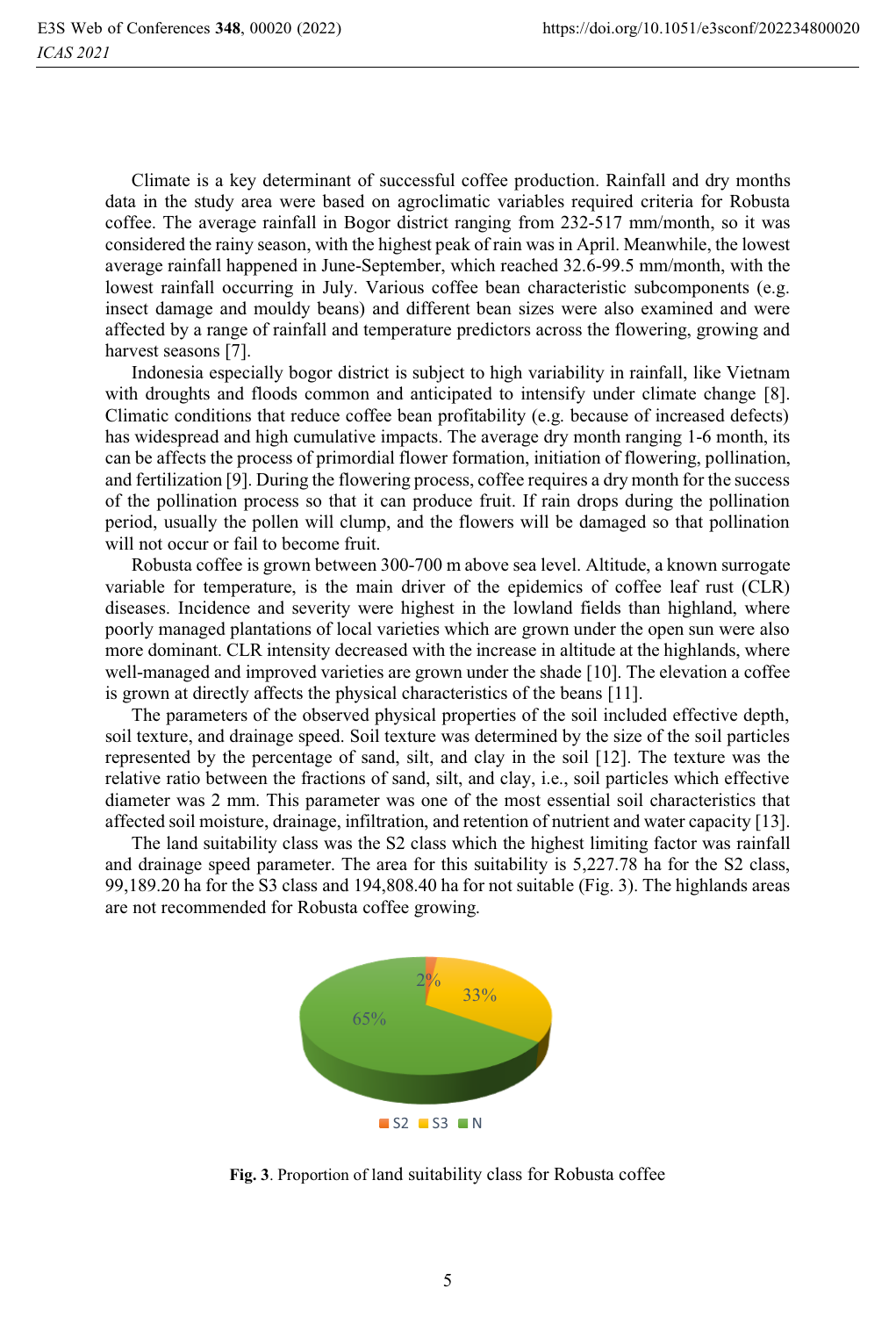Based on the results of the analysis of potential land suitability maps and the availability of land for the development of Robusta coffee plants in Bogor Regency, it can be seen that the land that can be used as coffee commodity development is included in the S2 and S3 class categories because there is no S1 land suitability class. Referring to the data in Table 2 regarding the average productivity of Bogor coffee where several sub-districts that are centers of Robusta coffee production have their respective productivity, while for other districts using the average productivity converted to the potential area of suitability, it will produce potential results such as in Table 3.

| Sub District  | Productivity<br>$(kg ha^{-1})$ | Land area (ha) | Yield Potential (kg) |
|---------------|--------------------------------|----------------|----------------------|
| Babakanmadang | 800.0                          | 1,809.356      | 1,447,485.144        |
| Bojonggede    | 874.5                          | 238.225        | 208,339.819          |
| Caringin      | 874.5                          | 3,136.408      | 2,742,945.235        |
| Cariu         | 950.0                          | 5,308.086      | 5,042,681.661        |
| Ciawi         | 874.5                          | 851.006        | 744,247.921          |
| Cibinong      | 874.5                          | 22.312         | 19,513.767           |
| Cigombong     | 874.5                          | 2,043.351      | 1,787,012.493        |
| Cigudeg       | 912.1                          | 9,549.057      | 8,709,694.909        |
| Cijeruk       | 874.5                          | 601.676        | 526,195.417          |
| Cileungsi     | 874.5                          | 2,261.127      | 1,977,468.615        |
| Cisarua       | 874.5                          | 17.072         | 14,930.873           |
| Ciseeng       | 874.5                          | 2,313.424      | 2,023,204.632        |
| Citeureup     | 874.5                          | 2,309.388      | 2,019,675.476        |
| Gunungputri   | 874.5                          | 2,021.208      | 1,767,647.686        |
| Gunungsindur  | 874.5                          | 2,738.552      | 2,395,000.563        |
| Jasinga       | 800.0                          | 10,726.810     | 8,581,446.342        |
| Jonggol       | 874.5                          | 9,036.056      | 7,902,482.796        |
| Kemang        | 874.5                          | 262.340        | 229,430.122          |
| Klapanunggal  | 874.5                          | 6,363.919      | 5,565,565.036        |
| Leuwisadeng   | 874.5                          | 222.925        | 194,959.045          |
| Megamendung   | 874.5                          | 428.815        | 375,020.502          |
| Nanggung      | 874.5                          | 1,785.176      | 1,561,226.029        |
| Parung        | 874.5                          | 1,159.888      | 1,014,380.247        |
| Parungpanjang | 874.5                          | 5,205.681      | 4,552,628.234        |
| Rancabungur   | 874.5                          | 5.486          | 4,798.381            |
| Rumpin        | 874.5                          | 5,468.600      | 4,782,563.976        |
| Sukajaya      | 874.5                          | 4,534.958      | 3,966,047.780        |
| Sukamakmur    | 891.6                          | 9,630.534      | 8,587,066.079        |
| Sukaraja      | 874.5                          | 255.154        | 223, 145. 117        |
| Tajurhalang   | 874.5                          | 904.382        | 790,927.577          |

**Table 3.** Yield potential of Robusta coffee in Bogor district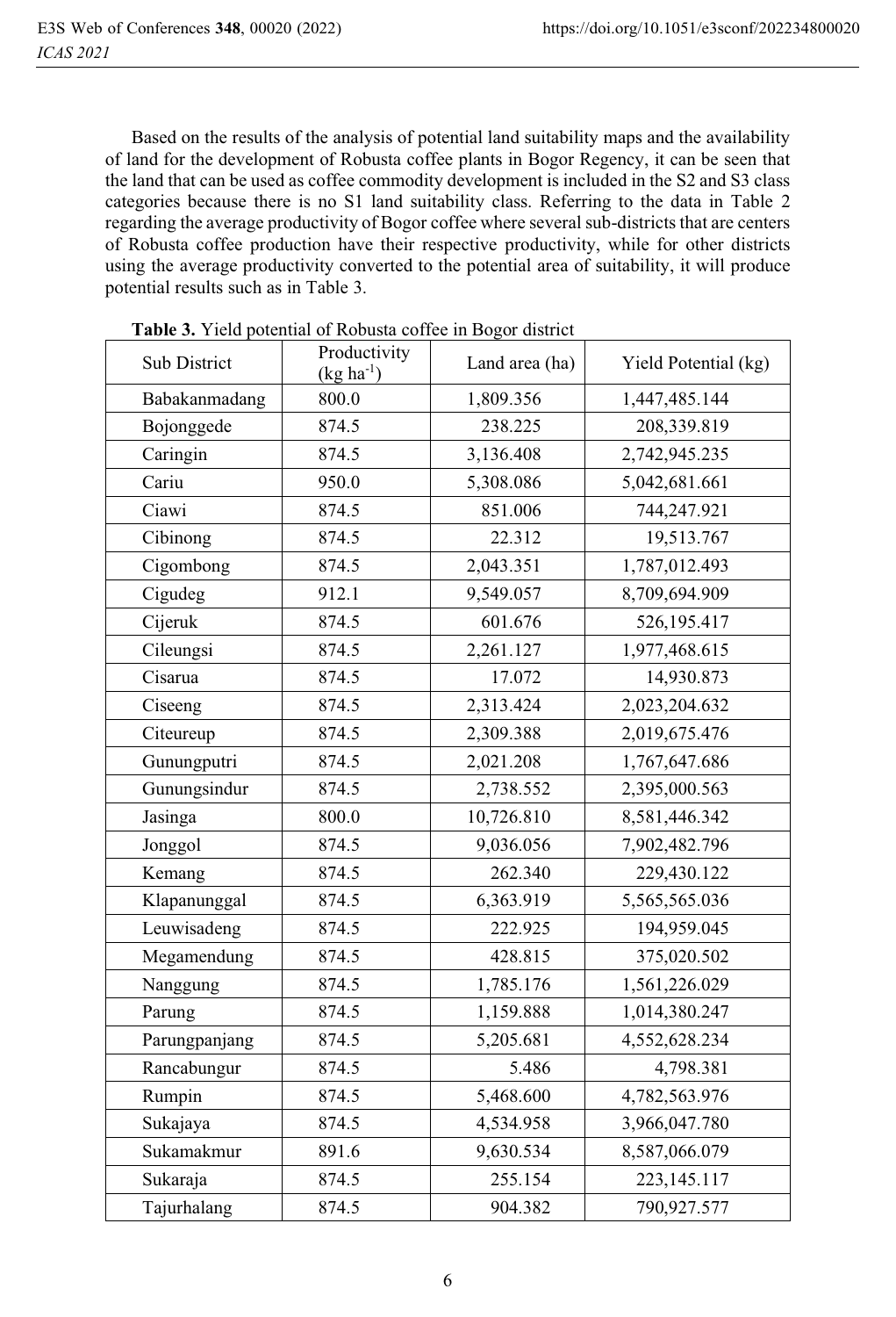| Tanjungsari     | 911.2 | 8,486.797 | 7,733,254.037    |
|-----------------|-------|-----------|------------------|
| Tenjo           | 874.5 | 4,719.208 | 4, 127, 182, 979 |
| Total           |       |           | 105,030,473.100  |
| Yield potential |       |           | 105,030.473 ton  |

 Based on Table 3 Yield potential lands for Robusta coffee development were located in Cigudeg, Sukamakmur, Jasinga, Tanjungsari, Jonggol, Klapanunggal, Cariu, Rumpin, Parung panjang, Tenjo, Sukajaya, Caringin, Gunung Sindur, Ciseeng, Citeureup.



 **Fig. 4.** Spatial distribution of Robusta Coffee Yield potential in Bogor

## **4. Conclusion**

Based on data analysis, land suitability class for Robusta coffee in Bogor which was in the moderately suitable (S2) class of around 2% (5,227.78 ha), marginal (S3) 33% (99,189.20 ha) and not suitable (N) 65% (194,808.40 ha). The potential yield of Robusta coffee in Bogor district reached 105,030,473.1 kg or 105,030.47 ton. The highest potential for Robusta coffee is found in Cigudeg and Sukamakmur subdistricts.

### **Acknowledgments**

We would like to thank Dr. Ir. Arief Darjanto, M.Ec as the Dean of the vocational school, Bogor Agricultural University as the sponsor of this research through a competitive grant program for vocational school applied researches.